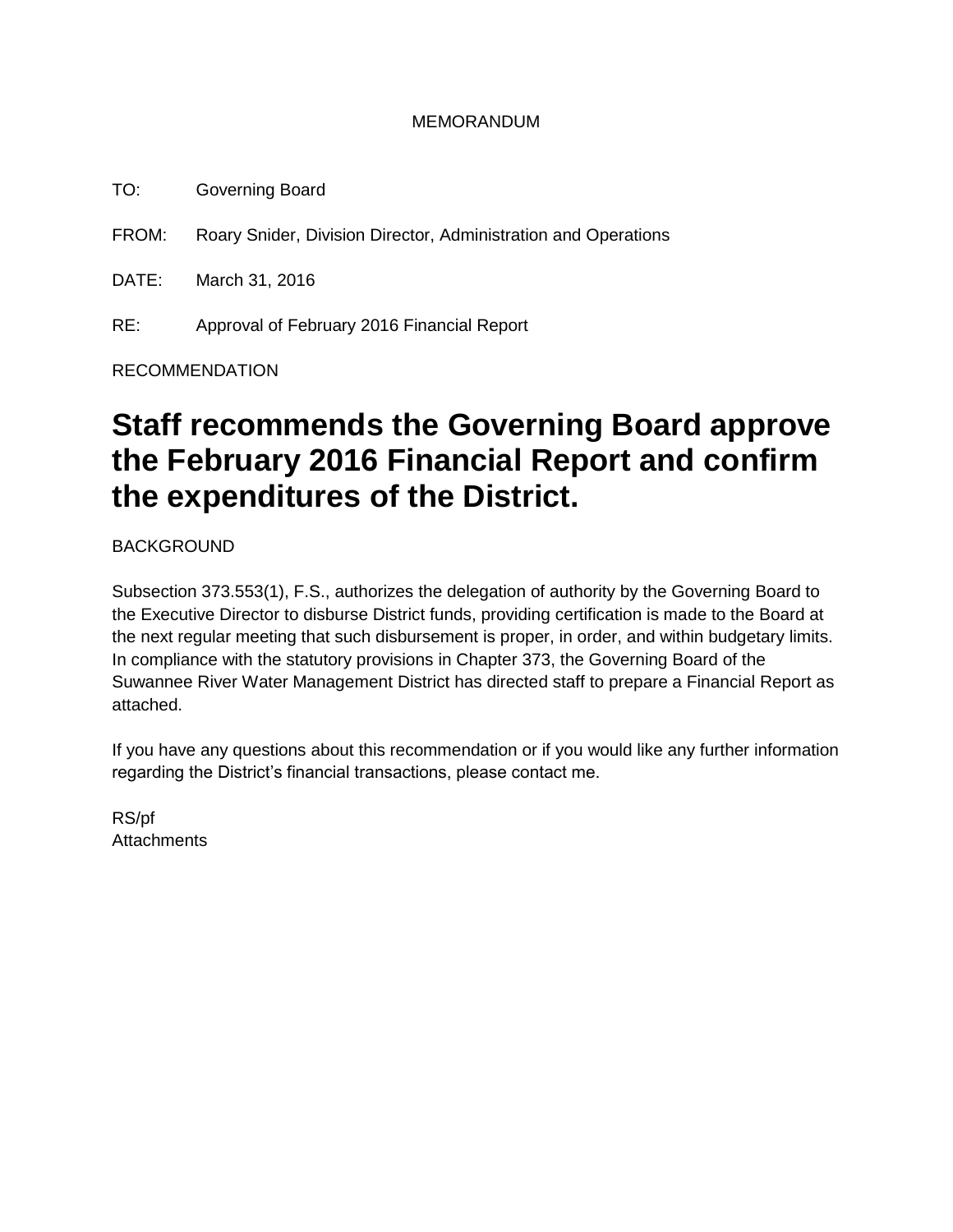| <b>Suwannee River Water Management District</b><br><b>Cash Report</b><br>February 2016 |                                   |                           |                                  |  |  |
|----------------------------------------------------------------------------------------|-----------------------------------|---------------------------|----------------------------------|--|--|
| <b>ACCOUNT</b>                                                                         | <b>Monthly</b><br><b>Interest</b> | <b>Interest</b><br>Rate % | <b>Closing</b><br><b>Balance</b> |  |  |
| <b>Bank of America Permit Fee</b>                                                      |                                   |                           | \$273,180.70                     |  |  |
| <b>First Federal Permit Fee</b>                                                        | \$4.97                            | 0.30%                     | \$19,521.15                      |  |  |
| <b>First Federal Depository</b>                                                        | \$769.14                          | 0.55%                     | \$1,206,967.90                   |  |  |
| <b>SPIA</b>                                                                            | \$47,153.73                       | 1.22%                     | \$51,078,122.67                  |  |  |
| TOTAL                                                                                  | \$47,927.84                       |                           | \$52,577,792.42                  |  |  |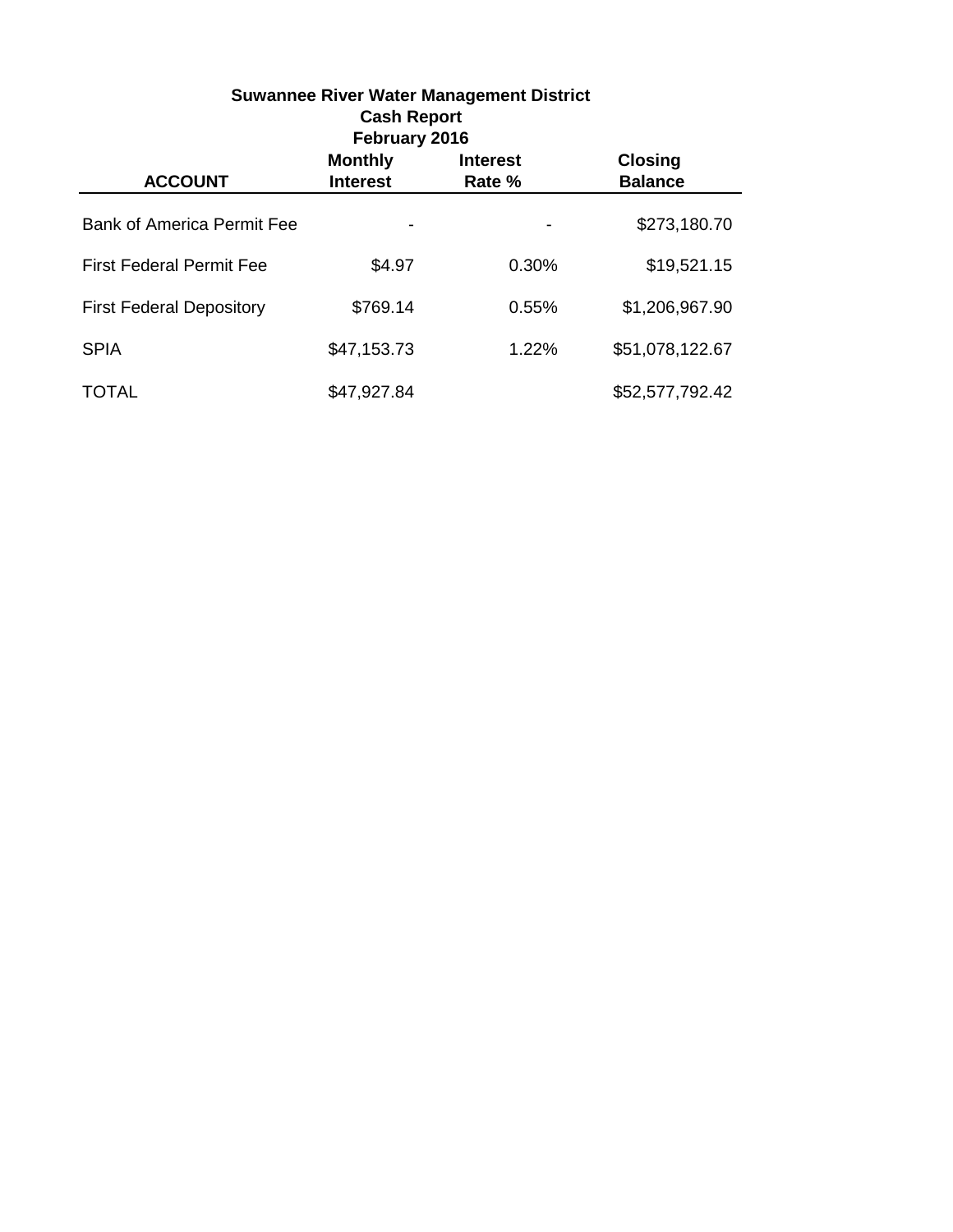#### **Suwannee River Water Management District Statement of Sources and Uses of Funds For the Month ending February 29, 2016 (Unaudited)**

|                            |                  | <b>Actuals</b> |   | Variance       |                     |
|----------------------------|------------------|----------------|---|----------------|---------------------|
|                            | Current          | Through        |   | (Under)/Over   | <b>Actuals As A</b> |
|                            | <b>Budget</b>    | 2/29/2016      |   | <b>Budget</b>  | % of Budget         |
| <b>Sources</b>             |                  |                |   |                |                     |
| Ad Valorem Property Taxes  | \$5,580,000 \$   | 4,589,487      | S | (990, 513)     | 82%                 |
| Intergovernmental Revenues | $$22,043,352$ \$ | 8,413,420      |   | (13,629,932)   | 38%                 |
| Interest on Invested Funds | \$300,000 \$     | 231,212        |   | (68, 788)      | 77%                 |
| License and Permit Fees    | $$135,000$ \$    | 73.754         |   | (61, 246)      | 55%                 |
| Other                      | $$405,600$ \$    | 705.285        |   | 299,685        | 174%                |
| <b>Fund Balance</b>        | $$16,830,718$ \$ |                |   | (16,830,718)   | 0%                  |
| <b>Total Sources</b>       | $$45,294,670$ \$ | 14,013,157     |   | (31, 281, 513) | 31%                 |

|                                              | <b>Current</b>  |                     |      |              | <b>Available</b> |           |                         |
|----------------------------------------------|-----------------|---------------------|------|--------------|------------------|-----------|-------------------------|
|                                              | <b>Budget</b>   | <b>Expenditures</b> |      | Encumbrances | <b>Budget</b>    | %Expended | %Obligated <sup>2</sup> |
| <b>Uses</b>                                  |                 |                     |      |              |                  |           |                         |
| Water Resources Planning and Monitoring      | \$9.766.226 \$  | 2.057.715           | - \$ | 33.184       | 7,675,327        | 21%       | 21%                     |
| Acquisition, Restoration and Public Works    | \$29,824,383    | 5,616,123           |      | 62,152       | 24,146,108       | 19%       | 19%                     |
| Operation and Maintenance of Lands and Works | \$2,633,661     | 647.961             |      | 2.581        | 1.983.119        | 25%       | 25%                     |
| Regulation                                   | \$1,319,102     | 419.176             |      | 76.141       | 823,785          | 32%       | 38%                     |
| Outreach                                     | \$245.482       | 91.026              |      |              | 154.456          | 37%       | 37%                     |
| Management and Administration                | \$1,505,816     | 580.304             |      | 18.985       | 906.528          | 39%       | 40%                     |
| <b>Total Uses</b>                            | \$45,294,670 \$ | 9.412.305           |      | 193.043      | 35.689.321       | 21%       | 21%                     |

 $1$  Encumbrances represent unexpended balances of open purchase orders and contracts.

 $^{\text{2}}$  Represents the sum of expenditures and encumbrances as a percentage of the available budget.

This financial statement is prepared as of February 29, 2016 and covers the interim period since the most recent audited financial statements.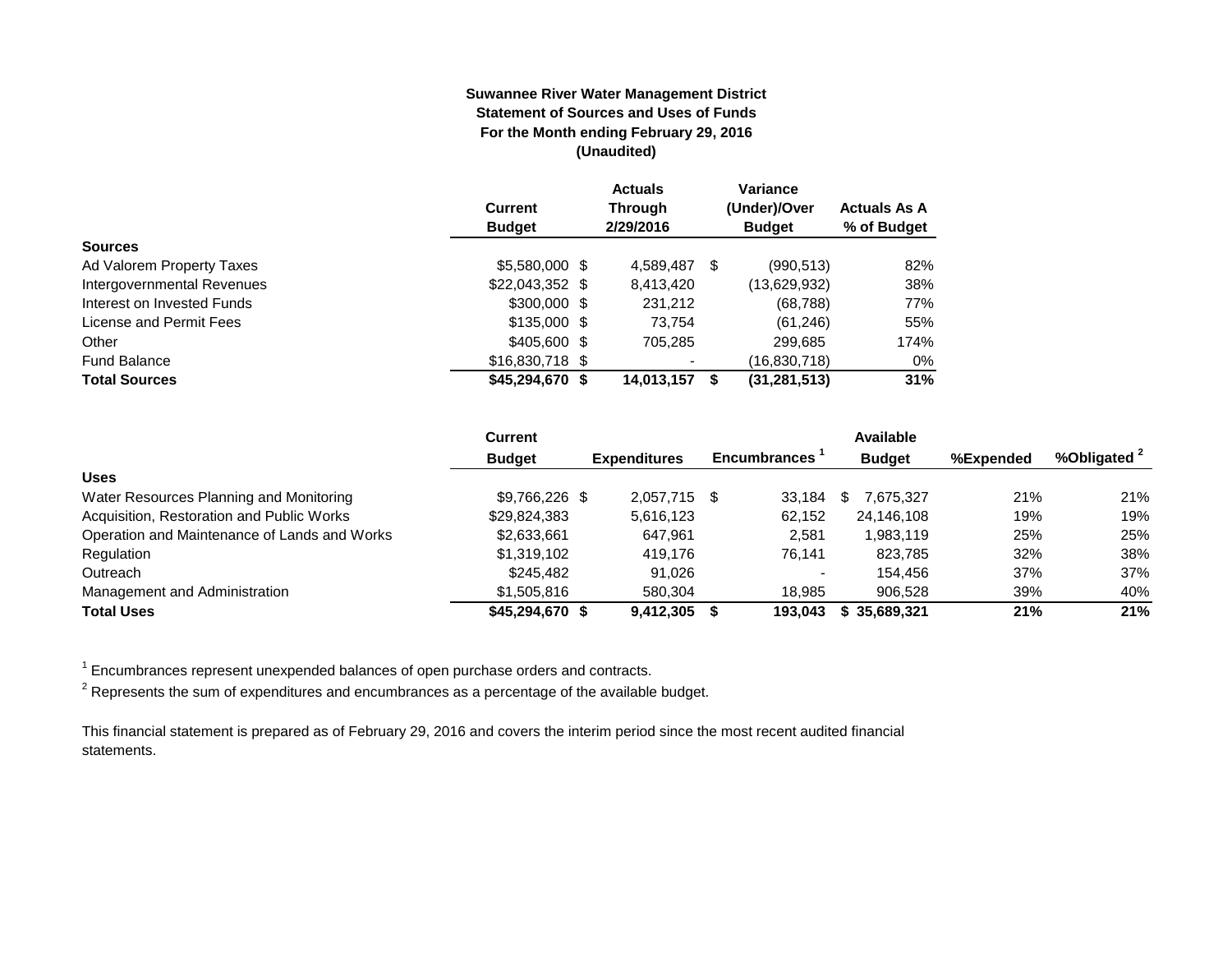| Recap of All Funds                               | Y-T-D<br><b>ACTUAL</b> | ENCUM.        | <b>ANNUAL</b><br><b>BUDGET</b> |
|--------------------------------------------------|------------------------|---------------|--------------------------------|
| <b>REVENUES</b>                                  |                        |               |                                |
| <b>TOTAL REVENUES</b>                            | 14,013,157.38          | 0.00          | 45,294,670.00                  |
| <b>EXPENSES</b>                                  |                        |               |                                |
| <b>TOTAL SALARIES AND BENEFITS</b>               | 1,945,733.58           | 0.00          | 5,882,926.00                   |
| <b>TOTAL OTHER PERSONAL SERVICES</b>             | 3,825,173.79           | 70,297.22     | 26,289,994.00                  |
| <b>TOTAL OPERATING EXPENSES</b>                  | 328,531.75             | 37,040.53     | 1,778,303.00                   |
| <b>TOTAL CAPITAL OUTLAY</b>                      | 160,029.38             | 80,585.87     | 251,750.00                     |
| <b>TOTAL FIXED CAPITAL OUTLAY</b>                | 2,519,167.00           | 0.00          | 3,247,967.00                   |
| <b>TOTAL INTERAGENCY EXPENSES</b>                | 633,669.63             | 0.00          | 7,843,730.00                   |
| <b>TOTAL RESERVES</b>                            | 0.00                   | 0.00          | 0.00                           |
| <b>TOTAL EXPENSES</b>                            | 9,412,305.13           | 187,923.62    | 45,294,670.00                  |
| <b>EXCESS REVENUES OVER (UNDER) EXPENDITURES</b> | 4,600,852.25           | (187, 923.62) | 0.00                           |
|                                                  | $Y-T-D$                |               | <b>ANNUAL</b>                  |
| Fund 01: General Fund                            | <b>ACTUAL</b>          | <b>ENCUM.</b> | <b>BUDGET</b>                  |
|                                                  |                        |               |                                |
| <b>REVENUES</b>                                  |                        |               |                                |
| <b>TOTAL REVENUES</b>                            | 3,049,694.38           | 0.00          | 9,569,837.00                   |
| <b>EXPENSES</b>                                  |                        |               |                                |
| <b>TOTAL SALARIES AND BENEFITS</b>               | 1,125,407.78           | 0.00          | 3,577,840.00                   |
| <b>TOTAL OTHER PERSONAL SERVICES</b>             | 542,221.88             | 8,278.62      | 3,673,562.00                   |
| <b>TOTAL OPERATING EXPENSES</b>                  | 300,931.80             | 39,779.73     | 1,261,744.00                   |
| <b>TOTAL CAPITAL OUTLAY</b>                      | 160,029.38             | 5,592.87      | 161,000.00                     |
| <b>TOTAL FIXED CAPITAL OUTLAY</b>                | 0.00                   | 0.00          | 200,000.00                     |
| <b>TOTAL INTERAGENCY EXPENSES</b>                | 198,716.50             | 0.00          | 695,691.00                     |
| <b>TOTAL RESERVES</b>                            | 0.00                   | 0.00          | 0.00                           |
| <b>TOTAL EXPENSES</b>                            | 2,327,307.34           | 53,651.22     | 9,569,837.00                   |
| <b>EXCESS REVENUES OVER (UNDER) EXPENDITURES</b> | 722,387.04             | (53, 651.22)  | 0.00                           |
|                                                  | <u>Y-T-D</u>           |               | <b>ANNUAL</b>                  |
| Fund 04: Ichetucknee Springs                     | <b>ACTUAL</b>          | ENCUM.        | <b>BUDGET</b>                  |
|                                                  |                        |               |                                |
| <b>REVENUES</b>                                  |                        |               |                                |
| <b>TOTAL REVENUES</b>                            | 920,755.65             | 0.00          | 4,733,889.00                   |
| <b>EXPENSES</b>                                  |                        |               |                                |
| <b>TOTAL SALARIES AND BENEFITS</b>               | 0.00                   | 0.00          | 0.00                           |
| <b>TOTAL OTHER PERSONAL SERVICES</b>             | 920,755.65             | 0.00          | 4,733,889.00                   |
| <b>TOTAL OPERATING EXPENSES</b>                  | 0.00                   | 0.00          | 0.00                           |
| <b>TOTAL CAPITAL OUTLAY</b>                      | 0.00                   | 0.00          | 0.00                           |
| TOTAL FIXED CAPITAL OUTLAY                       | 0.00                   | 0.00          | 0.00                           |
| <b>TOTAL INTERAGENCY EXPENSES</b>                | 0.00                   | 0.00          | 0.00                           |
| <b>TOTAL RESERVES</b>                            | 0.00                   | 0.00          | 0.00                           |
| <b>TOTAL EXPENSES</b>                            | 920,755.65             | 0.00          | 4,733,889.00                   |
| <b>EXCESS REVENUES OVER (UNDER) EXPENDITURES</b> | 0.00                   | 0.00          | 0.00                           |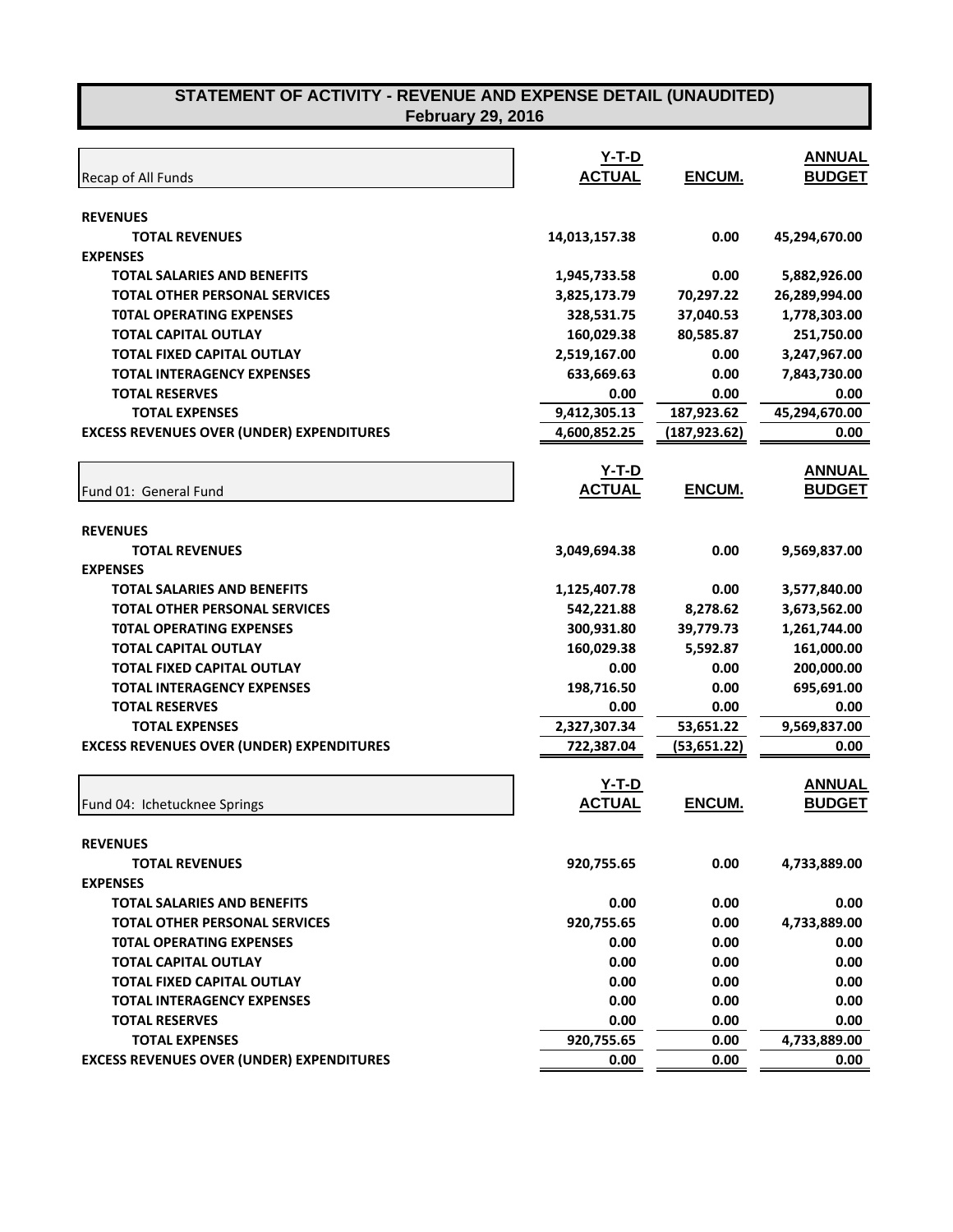|                                                   | Y-T-D         |        | <b>ANNUAL</b> |
|---------------------------------------------------|---------------|--------|---------------|
| Fund 05: Middle Suwannee                          | <b>ACTUAL</b> | ENCUM. | <b>BUDGET</b> |
| <b>REVENUES</b>                                   |               |        |               |
| <b>TOTAL REVENUES</b>                             | 142,921.10    | 0.00   | 996,000.00    |
| <b>EXPENSES</b>                                   |               |        |               |
| <b>TOTAL SALARIES AND BENEFITS</b>                | 0.00          | 0.00   | 0.00          |
| <b>TOTAL OTHER PERSONAL SERVICES</b>              | 142,921.10    | 0.00   | 996,000.00    |
| <b>TOTAL OPERATING EXPENSES</b>                   | 13,264.02     | 0.00   | 0.00          |
| <b>TOTAL CAPITAL OUTLAY</b>                       | 0.00          | 0.00   | 0.00          |
| <b>TOTAL FIXED CAPITAL OUTLAY</b>                 | 0.00          | 0.00   | 0.00          |
| <b>TOTAL INTERAGENCY EXPENSES</b>                 | 0.00          | 0.00   | 0.00          |
| <b>TOTAL RESERVES</b>                             | 0.00          | 0.00   | 0.00          |
| <b>TOTAL EXPENSES</b>                             | 156,185.12    | 0.00   | 996,000.00    |
| <b>EXCESS REVENUES OVER (UNDER) EXPENDITURES</b>  | (13, 264.02)  | 0.00   | 0.00          |
| *Operating Expenses to be covered by General Fund |               |        |               |
|                                                   | $Y-T-D$       |        | <b>ANNUAL</b> |
| Fund 06: Springs Appropriation 2014-15            | <b>ACTUAL</b> | ENCUM. | <b>BUDGET</b> |
| <b>REVENUES</b>                                   |               |        |               |
| <b>TOTAL REVENUES</b>                             | 732,400.00    | 0.00   | 10,129,374.00 |
| <b>EXPENSES</b>                                   |               |        |               |
| <b>TOTAL SALARIES AND BENEFITS</b>                | 4,464.75      | 0.00   | 71,374.00     |
| <b>TOTAL OTHER PERSONAL SERVICES</b>              | 1,284,104.00  | 0.00   | 7,288,000.00  |
| <b>TOTAL OPERATING EXPENSES</b>                   | 0.00          | 0.00   | 0.00          |
| <b>TOTAL CAPITAL OUTLAY</b>                       | 0.00          | 0.00   | 0.00          |
| <b>TOTAL FIXED CAPITAL OUTLAY</b>                 | 0.00          | 0.00   | 0.00          |
| <b>TOTAL INTERAGENCY EXPENSES</b>                 | 4,000.00      | 0.00   | 2,770,000.00  |
| <b>TOTAL RESERVES</b>                             | 0.00          | 0.00   | 0.00          |
| <b>TOTAL EXPENSES</b>                             | 1,292,568.75  | 0.00   | 10,129,374.00 |
| <b>EXCESS REVENUES OVER (UNDER) EXPENDITURES</b>  | (560, 168.75) | 0.00   | 0.00          |
| *Excess to be covered by DEP Reimbursement Grant  |               |        |               |
|                                                   | $Y-T-D$       |        | <b>ANNUAL</b> |
| Fund 07: Local Revenue                            | <b>ACTUAL</b> | ENCUM. | <b>BUDGET</b> |
| <b>REVENUES</b>                                   |               |        |               |
| <b>TOTAL REVENUES</b>                             | 105,600.00    | 0.00   | 105,600.00    |
| <b>EXPENSES</b>                                   |               |        |               |
| <b>TOTAL SALARIES AND BENEFITS</b>                | 0.00          | 0.00   | 0.00          |
| <b>TOTAL OTHER PERSONAL SERVICES</b>              | 0.00          | 0.00   | 0.00          |
| <b>TOTAL OPERATING EXPENSES</b>                   | 0.00          | 0.00   | 0.00          |
| <b>TOTAL CAPITAL OUTLAY</b>                       | 0.00          | 0.00   | 0.00          |
| <b>TOTAL FIXED CAPITAL OUTLAY</b>                 | 0.00          | 0.00   | 0.00          |
| <b>TOTAL INTERAGENCY EXPENSES</b>                 | 0.00          | 0.00   | 105,600.00    |
| <b>TOTAL RESERVES</b>                             | 0.00          | 0.00   | 0.00          |
| <b>TOTAL EXPENSES</b>                             | 0.00          | 0.00   | 105,600.00    |

**TOTAL EXPENSES**<br>REVENUES OVER (UNDER) EXPENDITURES 105,600.00 105,600.00

**EXCESS REVENUES OVER (UNDER) EXPENDITURES** 105,600.00 0.00 0.00 0.00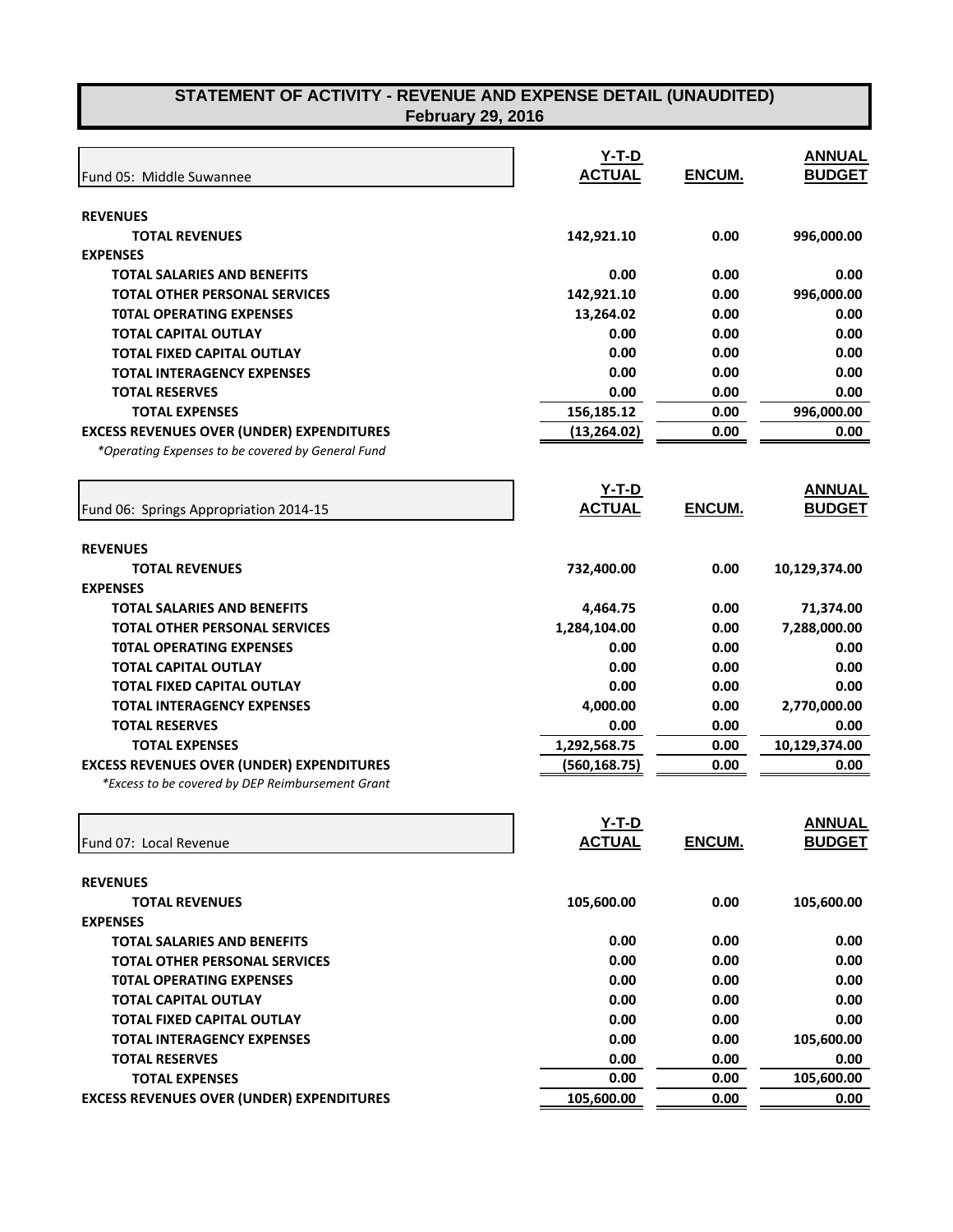| Fund 08: WMLTF / Springs                         | Y-T-D<br><b>ACTUAL</b> | ENCUM.        | <b>ANNUAL</b><br><b>BUDGET</b> |
|--------------------------------------------------|------------------------|---------------|--------------------------------|
| <b>REVENUES</b>                                  |                        |               |                                |
| <b>TOTAL REVENUES</b>                            | 843,869.76             | 0.00          | 2,350,234.00                   |
| <b>EXPENSES</b>                                  |                        |               |                                |
| <b>TOTAL SALARIES AND BENEFITS</b>               | 194,161.55             | 0.00          | 465,124.00                     |
| <b>TOTAL OTHER PERSONAL SERVICES</b>             | 229,510.75             | 62,018.60     | 1,519,510.00                   |
| <b>TOTAL OPERATING EXPENSES</b>                  | 460.09                 | 0.00          | 20,600.00                      |
| <b>TOTAL CAPITAL OUTLAY</b>                      | 0.00                   | 0.00          | 0.00                           |
| <b>TOTAL FIXED CAPITAL OUTLAY</b>                | 0.00                   | 0.00          | 0.00                           |
| <b>TOTAL INTERAGENCY EXPENSES</b>                | 176,750.00             | 0.00          | 345,000.00                     |
| <b>TOTAL RESERVES</b>                            | 0.00                   | 0.00          | 0.00                           |
| <b>TOTAL EXPENSES</b>                            | 600,882.39             | 62,018.60     | 2,350,234.00                   |
| <b>EXCESS REVENUES OVER (UNDER) EXPENDITURES</b> | 242,987.37             | (62, 018.60)  | 0.00                           |
|                                                  |                        |               |                                |
|                                                  | <u>Y-T-D</u>           |               | <b>ANNUAL</b>                  |
| Fund 10: Florida Forever & P-2000                | <b>ACTUAL</b>          | <b>ENCUM.</b> | <b>BUDGET</b>                  |
|                                                  |                        |               |                                |
| <b>REVENUES</b>                                  |                        |               |                                |
| <b>TOTAL REVENUES</b>                            | 53,028.45              | 0.00          | 3,016,826.00                   |
| <b>EXPENSES</b>                                  |                        |               |                                |
| <b>TOTAL SALARIES AND BENEFITS</b>               | 2,961.47               | 0.00          | 41,826.00                      |
| <b>TOTAL OTHER PERSONAL SERVICES</b>             | 28,345.00              | 0.00          | 2,275,000.00                   |
| <b>TOTAL OPERATING EXPENSES</b>                  | 0.00                   | 0.00          | 0.00                           |
| <b>TOTAL CAPITAL OUTLAY</b>                      | 0.00                   | 0.00          | 0.00                           |
| TOTAL FIXED CAPITAL OUTLAY                       | 0.00                   | 0.00          | 700,000.00                     |
| <b>TOTAL INTERAGENCY EXPENSES</b>                | 0.00                   | 0.00          | 0.00                           |
| <b>TOTAL RESERVES</b>                            | 0.00                   | 0.00          | 0.00                           |
| <b>TOTAL EXPENSES</b>                            | 31,306.47              | 0.00          | 3,016,826.00                   |
| <b>EXCESS REVENUES OVER (UNDER) EXPENDITURES</b> | 21,721.98              | 0.00          | 0.00                           |
|                                                  |                        |               |                                |
|                                                  | $Y-T-D$                |               | <b>ANNUAL</b>                  |
| Fund 11: FEMA FY 2009                            | <b>ACTUAL</b>          | ENCUM.        | <b>BUDGET</b>                  |
|                                                  |                        |               |                                |
| <b>REVENUES</b>                                  |                        |               |                                |
| <b>TOTAL REVENUES</b>                            | 0.00                   | 0.00          | 5,000.00                       |
| <b>EXPENSES</b>                                  |                        |               |                                |
| <b>TOTAL SALARIES AND BENEFITS</b>               | 0.00                   | 0.00          | 0.00                           |
| <b>TOTAL OTHER PERSONAL SERVICES</b>             | 0.00                   | 0.00          | 5,000.00                       |
| <b>TOTAL OPERATING EXPENSES</b>                  | 0.00                   | 0.00          | 0.00                           |
| <b>TOTAL CAPITAL OUTLAY</b>                      | 0.00                   | 0.00          | 0.00                           |
| <b>TOTAL FIXED CAPITAL OUTLAY</b>                | 0.00                   | 0.00          | 0.00                           |
| <b>TOTAL INTERAGENCY EXPENSES</b>                | 0.00                   | 0.00          | 0.00                           |
| <b>TOTAL RESERVES</b>                            | 0.00                   | 0.00          | 0.00                           |
| <b>TOTAL EXPENSES</b>                            | 0.00                   | 0.00          | 5,000.00                       |
| <b>EXCESS REVENUES OVER (UNDER) EXPENDITURES</b> | 0.00                   | 0.00          | 0.00                           |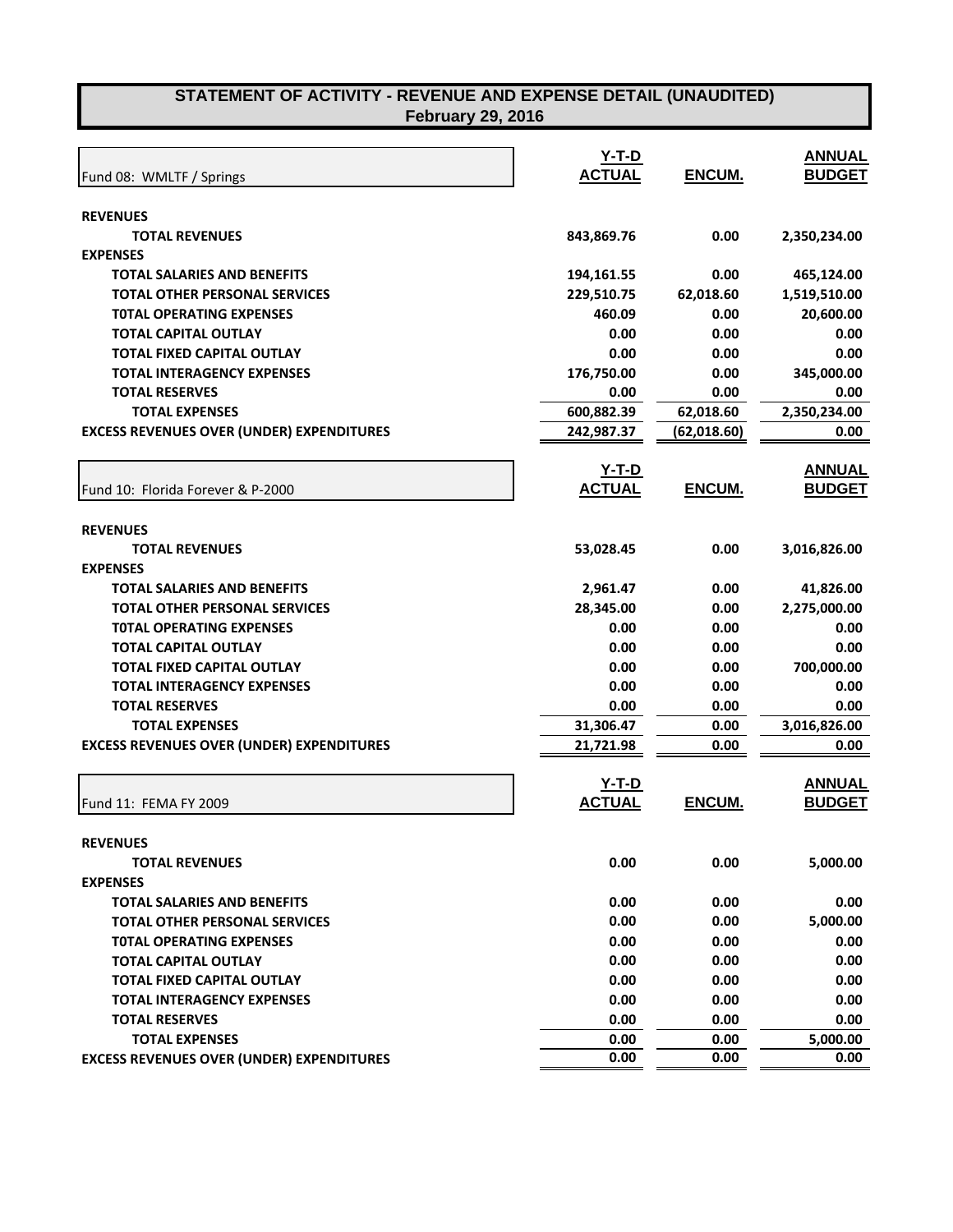| Fund 12: DOT ETDM                                          | Y-T-D<br><b>ACTUAL</b> | ENCUM.       | <b>ANNUAL</b><br><b>BUDGET</b> |
|------------------------------------------------------------|------------------------|--------------|--------------------------------|
|                                                            |                        |              |                                |
| <b>REVENUES</b>                                            |                        |              |                                |
| <b>TOTAL REVENUES</b>                                      | 207.16                 | 0.00         | 1,000.00                       |
| <b>EXPENSES</b>                                            |                        |              |                                |
| <b>TOTAL SALARIES AND BENEFITS</b>                         | 53.93                  | 0.00         | 1,000.00                       |
| <b>TOTAL OTHER PERSONAL SERVICES</b>                       | 0.00                   | 0.00         | 0.00                           |
| <b>TOTAL OPERATING EXPENSES</b>                            | 0.00                   | 0.00         | 0.00                           |
| <b>TOTAL CAPITAL OUTLAY</b>                                | 0.00                   | 0.00         | 0.00                           |
| <b>TOTAL FIXED CAPITAL OUTLAY</b>                          | 0.00                   | 0.00         | 0.00                           |
| <b>TOTAL INTERAGENCY EXPENSES</b>                          | 0.00                   | 0.00         | 0.00                           |
| <b>TOTAL RESERVES</b>                                      | 0.00                   | 0.00         | 0.00                           |
| <b>TOTAL EXPENSES</b>                                      | 53.93                  | 0.00         | 1,000.00                       |
| <b>EXCESS REVENUES OVER (UNDER) EXPENDITURES</b>           | 153.23                 | 0.00         | 0.00                           |
|                                                            |                        |              |                                |
|                                                            | <u>Y-T-D</u>           |              | <b>ANNUAL</b>                  |
| Fund 13: WMLTF / Operations, Land Acquisition & Management | <b>ACTUAL</b>          | ENCUM.       | <b>BUDGET</b>                  |
|                                                            |                        |              |                                |
| <b>REVENUES</b>                                            |                        |              |                                |
| <b>TOTAL REVENUES</b>                                      | 1,118,484.08           | 0.00         | 2,396,357.00                   |
| <b>EXPENSES</b>                                            |                        |              |                                |
| <b>TOTAL SALARIES AND BENEFITS</b>                         | 241,564.87             | 0.00         | 728,648.00                     |
| <b>TOTAL OTHER PERSONAL SERVICES</b>                       | 243,627.25             | 0.00         | 994,000.00                     |
| <b>TOTAL OPERATING EXPENSES</b>                            | 5,357.22               | (2,739.20)   | 423,209.00                     |
| <b>TOTAL CAPITAL OUTLAY</b>                                | 0.00                   | 0.00         | 15,000.00                      |
| <b>TOTAL FIXED CAPITAL OUTLAY</b>                          | 0.00                   | 0.00         | 0.00                           |
| <b>TOTAL INTERAGENCY EXPENSES</b>                          | 0.00                   | 0.00         | 235,500.00                     |
| <b>TOTAL RESERVES</b>                                      | 0.00                   | 0.00         | 0.00                           |
| <b>TOTAL EXPENSES</b>                                      | 490,549.34             | (2,739.20)   | 2,396,357.00                   |
| <b>EXCESS REVENUES OVER (UNDER) EXPENDITURES</b>           | 627,934.74             | 2,739.20     | 0.00                           |
|                                                            |                        |              |                                |
|                                                            | $Y-T-D$                |              | <b>ANNUAL</b>                  |
| Fund 15: ERP & Wetlands                                    | <b>ACTUAL</b>          | ENCUM.       | <b>BUDGET</b>                  |
|                                                            |                        |              |                                |
| <b>REVENUES</b>                                            |                        |              |                                |
| <b>TOTAL REVENUES</b>                                      | 376,052.80             | 0.00         | 766,656.00                     |
| <b>EXPENSES</b>                                            |                        |              |                                |
| <b>TOTAL SALARIES AND BENEFITS</b>                         | 246,692.95             | 0.00         | 564,906.00                     |
| <b>TOTAL OTHER PERSONAL SERVICES</b>                       | 17,376.42              | 0.00         | 58,000.00                      |
| <b>TOTAL OPERATING EXPENSES</b>                            | 5,459.87               | 0.00         | 49,000.00                      |
| <b>TOTAL CAPITAL OUTLAY</b>                                | 0.00                   | 74,993.00    | 75,750.00                      |
| <b>TOTAL FIXED CAPITAL OUTLAY</b>                          | 0.00                   | 0.00         | 0.00                           |
| <b>TOTAL INTERAGENCY EXPENSES</b>                          | 0.00                   | 0.00         | 19,000.00                      |
| <b>TOTAL RESERVES</b>                                      | 0.00                   | 0.00         | 0.00                           |
| <b>TOTAL EXPENSES</b>                                      | 269,529.24             | 74,993.00    | 766,656.00                     |
| <b>EXCESS REVENUES OVER (UNDER) EXPENDITURES</b>           | 106,523.56             | (74, 993.00) | 0.00                           |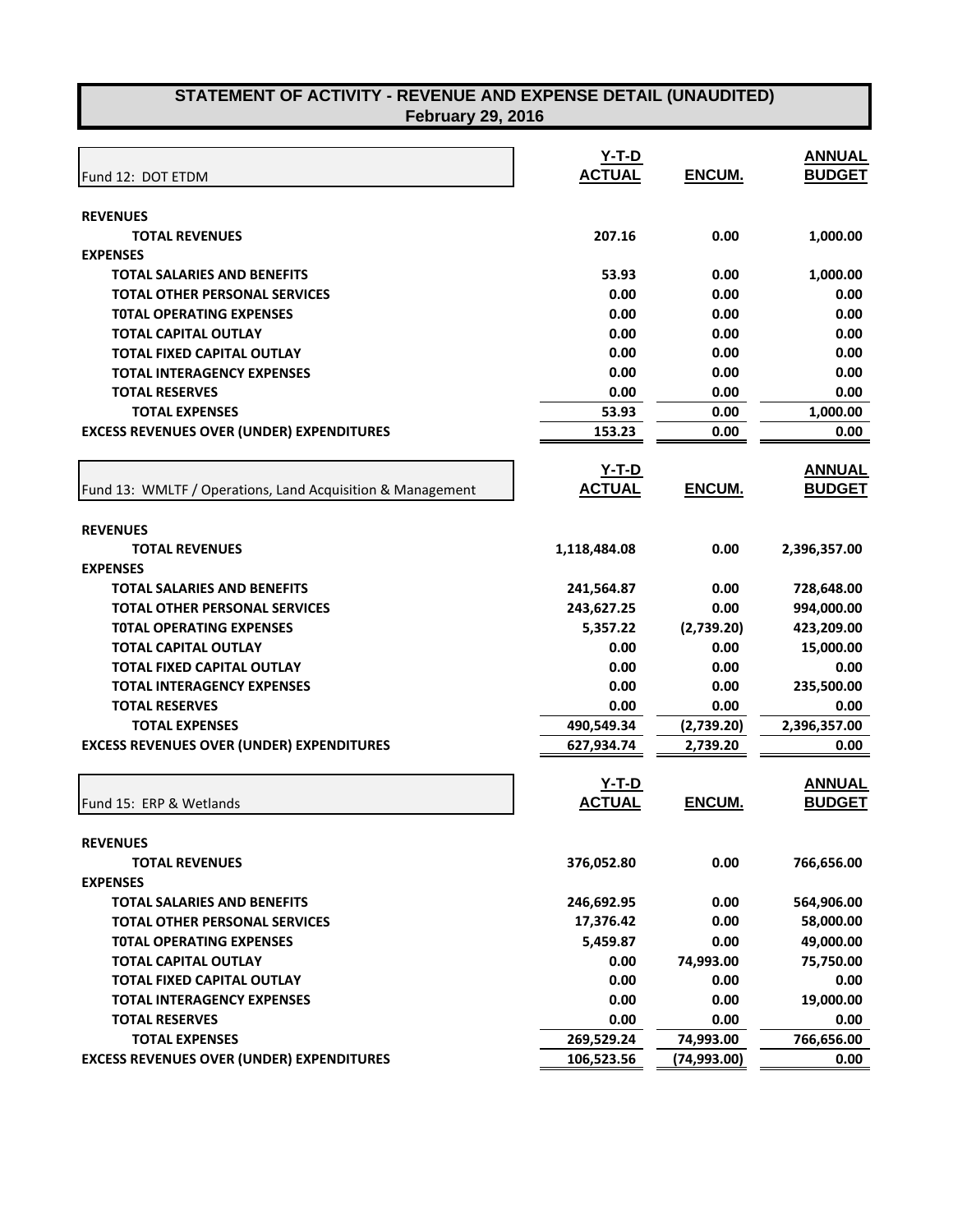|                                                                                                             | $Y-T-D$       |               | <b>ANNUAL</b> |
|-------------------------------------------------------------------------------------------------------------|---------------|---------------|---------------|
| Fund 16: Water Well Permitting                                                                              | <b>ACTUAL</b> | ENCUM.        | <b>BUDGET</b> |
|                                                                                                             |               |               |               |
| <b>REVENUES</b>                                                                                             |               |               |               |
| <b>TOTAL REVENUES</b><br><b>EXPENSES</b>                                                                    | 27,270.90     | 0.00          | 132,402.00    |
| <b>TOTAL SALARIES AND BENEFITS</b>                                                                          | 35,742.13     | 0.00          | 113,402.00    |
| <b>TOTAL OTHER PERSONAL SERVICES</b>                                                                        | 0.00          | 0.00          | 14,500.00     |
| <b>TOTAL OPERATING EXPENSES</b>                                                                             | 261.25        | 0.00          | 4,500.00      |
| <b>TOTAL CAPITAL OUTLAY</b>                                                                                 | 0.00          | 0.00          | 0.00          |
| <b>TOTAL FIXED CAPITAL OUTLAY</b>                                                                           | 0.00          | 0.00          | 0.00          |
| <b>TOTAL INTERAGENCY EXPENSES</b>                                                                           | 0.00          | 0.00          | 0.00          |
| <b>TOTAL RESERVES</b>                                                                                       | 0.00          | 0.00          | 0.00          |
| <b>TOTAL EXPENSES</b>                                                                                       | 36,003.38     |               | 132,402.00    |
|                                                                                                             | (8,732.48)    | 0.00<br>0.00  | 0.00          |
| <b>EXCESS REVENUES OVER (UNDER) EXPENDITURES</b><br>*Excess to be covered by General Fund District Revenues |               |               |               |
|                                                                                                             |               |               |               |
|                                                                                                             | <u>Y-T-D</u>  |               | <b>ANNUAL</b> |
| Fund 17: Water Use Permitting                                                                               | <b>ACTUAL</b> | <b>ENCUM.</b> | <b>BUDGET</b> |
| <b>REVENUES</b>                                                                                             |               |               |               |
| <b>TOTAL REVENUES</b>                                                                                       | 38,165.00     | 0.00          | 342,558.00    |
| <b>EXPENSES</b>                                                                                             |               |               |               |
| <b>TOTAL SALARIES AND BENEFITS</b>                                                                          | 87,781.54     | 0.00          | 297,808.00    |
| <b>TOTAL OTHER PERSONAL SERVICES</b>                                                                        | 399.75        | 0.00          | 25,500.00     |
| <b>TOTAL OPERATING EXPENSES</b>                                                                             | 2,738.51      | 0.00          | 19,250.00     |
| <b>TOTAL CAPITAL OUTLAY</b>                                                                                 | 0.00          | 0.00          | 0.00          |
| <b>TOTAL FIXED CAPITAL OUTLAY</b>                                                                           | 0.00          | 0.00          | 0.00          |
| <b>TOTAL INTERAGENCY EXPENSES</b>                                                                           | 0.00          | 0.00          | 0.00          |
| <b>TOTAL RESERVES</b>                                                                                       | 0.00          | 0.00          | 0.00          |
| <b>TOTAL EXPENSES</b>                                                                                       | 90,919.80     | 0.00          | 342,558.00    |
| <b>EXCESS REVENUES OVER (UNDER) EXPENDITURES</b>                                                            | (52, 754.80)  | 0.00          | 0.00          |
| *Excess to be covered by State Appropriation                                                                |               |               |               |
|                                                                                                             |               |               |               |
|                                                                                                             | Y-T-D         |               | ANNUAL        |
| Fund 19: DOT Mitigation                                                                                     | <b>ACTUAL</b> | <u>ENCUM.</u> | <b>BUDGET</b> |
| <b>REVENUES</b>                                                                                             |               |               |               |
| <b>TOTAL REVENUES</b>                                                                                       | 2,985,735.64  | 0.00          | 4,070,998.00  |
| <b>EXPENSES</b>                                                                                             |               |               |               |
| <b>TOTAL SALARIES AND BENEFITS</b>                                                                          | 6,356.68      | 0.00          | 20,998.00     |
| <b>TOTAL OTHER PERSONAL SERVICES</b>                                                                        | 100,899.50    | 0.00          | 1,702,033.00  |
| <b>TOTAL OPERATING EXPENSES</b>                                                                             | 44.00         | 0.00          | 0.00          |
| <b>TOTAL CAPITAL OUTLAY</b>                                                                                 | 0.00          | 0.00          | 0.00          |
| <b>TOTAL FIXED CAPITAL OUTLAY</b>                                                                           | 2,519,167.00  | 0.00          | 2,347,967.00  |
| <b>TOTAL INTERAGENCY EXPENSES</b>                                                                           | 0.00          | 0.00          | 0.00          |
| <b>TOTAL RESERVES</b>                                                                                       | 0.00          | 0.00          | 0.00          |
| <b>TOTAL EXPENSES</b>                                                                                       | 2,626,467.18  | 0.00          | 4,070,998.00  |
| <b>EXCESS REVENUES OVER (UNDER) EXPENDITURES</b>                                                            | 359,268.46    | 0.00          | 0.00          |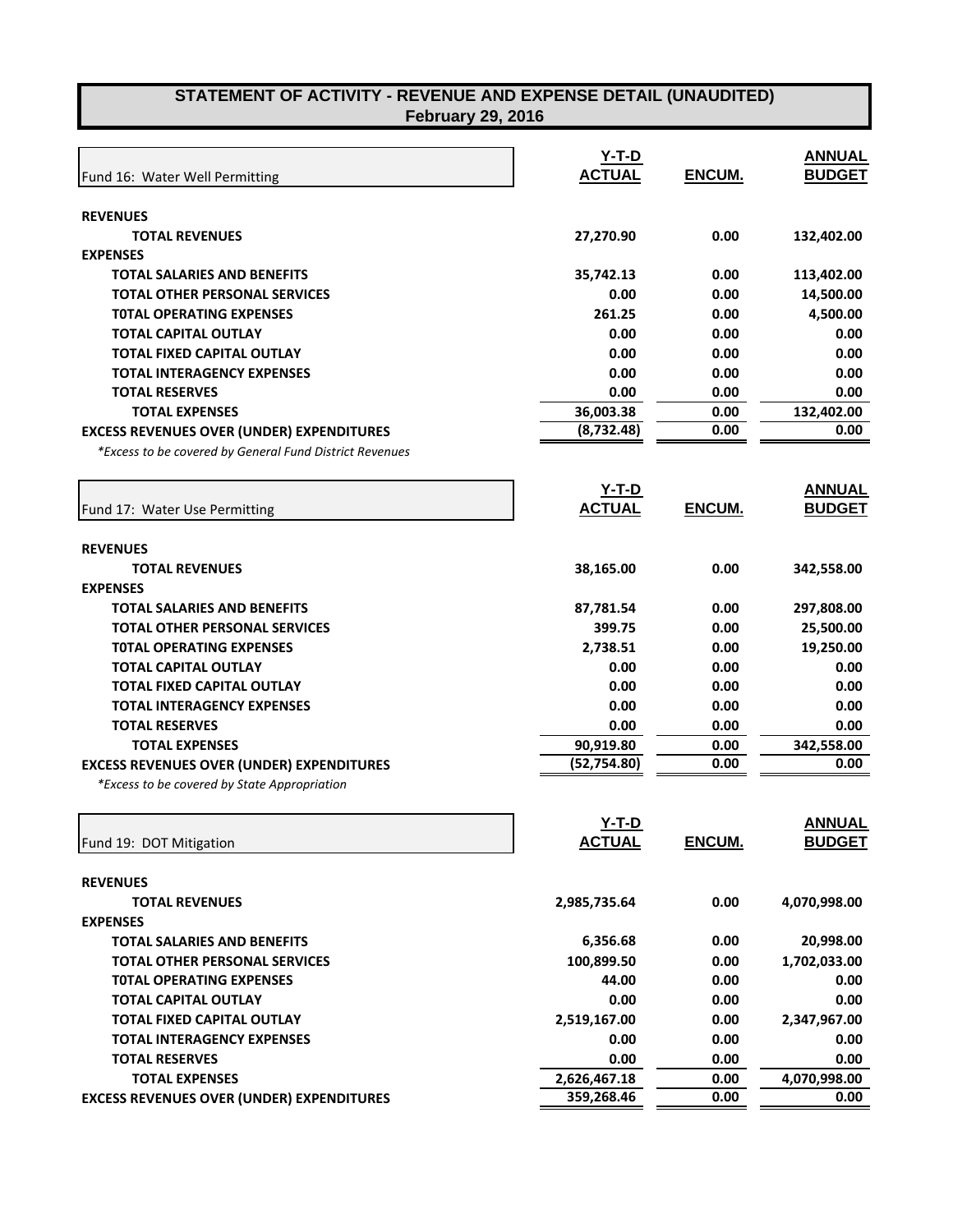| <b>REVENUES</b><br>6,881.32<br>0.00<br><b>TOTAL REVENUES</b><br><b>EXPENSES</b><br>0.00<br>0.00<br><b>TOTAL SALARIES AND BENEFITS</b><br>0.00<br>0.00<br><b>TOTAL OTHER PERSONAL SERVICES</b><br>0.00<br><b>TOTAL OPERATING EXPENSES</b><br>0.00<br>0.00<br>0.00<br><b>TOTAL CAPITAL OUTLAY</b><br>0.00<br><b>TOTAL FIXED CAPITAL OUTLAY</b><br>0.00<br>0.00<br><b>TOTAL INTERAGENCY EXPENSES</b><br>0.00<br><b>TOTAL RESERVES</b><br>0.00<br>0.00<br>0.00<br><b>TOTAL EXPENSES</b><br>0.00<br><b>EXCESS REVENUES OVER (UNDER) EXPENDITURES</b><br>6,881.32<br>0.00<br><b>Y-T-D</b><br><b>ACTUAL</b><br>ENCUM.<br>Fund 33: PCS Mitigation<br><b>REVENUES</b><br><b>TOTAL REVENUES</b><br>539.48<br>0.00<br><b>EXPENSES</b><br><b>TOTAL SALARIES AND BENEFITS</b><br>0.00<br>0.00<br>0.00<br>0.00<br><b>TOTAL OTHER PERSONAL SERVICES</b><br>0.00<br>0.00<br><b>TOTAL OPERATING EXPENSES</b><br><b>TOTAL CAPITAL OUTLAY</b><br>0.00<br>0.00<br><b>TOTAL FIXED CAPITAL OUTLAY</b><br>0.00<br>0.00<br><b>TOTAL INTERAGENCY EXPENSES</b><br>0.00<br>0.00<br>0.00<br><b>TOTAL RESERVES</b><br>0.00<br>0.00<br><b>TOTAL EXPENSES</b><br>0.00<br><b>EXCESS REVENUES OVER (UNDER) EXPENDITURES</b><br>0.00<br>539.48<br>Y-T-D<br><b>ACTUAL</b><br>ENCUM.<br>Fund 45: FEMA FY 2010<br><b>REVENUES</b><br>0.00<br>5,000.00<br><b>TOTAL REVENUES</b><br>1,787.50<br><b>EXPENSES</b><br><b>TOTAL SALARIES AND BENEFITS</b><br>0.00<br>0.00<br>0.00<br>1,787.50<br><b>TOTAL OTHER PERSONAL SERVICES</b> | Fund 29: SRP | Y-T-D<br><b>ACTUAL</b> | ENCUM. | <b>ANNUAL</b><br><b>BUDGET</b> |
|--------------------------------------------------------------------------------------------------------------------------------------------------------------------------------------------------------------------------------------------------------------------------------------------------------------------------------------------------------------------------------------------------------------------------------------------------------------------------------------------------------------------------------------------------------------------------------------------------------------------------------------------------------------------------------------------------------------------------------------------------------------------------------------------------------------------------------------------------------------------------------------------------------------------------------------------------------------------------------------------------------------------------------------------------------------------------------------------------------------------------------------------------------------------------------------------------------------------------------------------------------------------------------------------------------------------------------------------------------------------------------------------------------------------------------------------------------------------------------------------|--------------|------------------------|--------|--------------------------------|
|                                                                                                                                                                                                                                                                                                                                                                                                                                                                                                                                                                                                                                                                                                                                                                                                                                                                                                                                                                                                                                                                                                                                                                                                                                                                                                                                                                                                                                                                                            |              |                        |        |                                |
|                                                                                                                                                                                                                                                                                                                                                                                                                                                                                                                                                                                                                                                                                                                                                                                                                                                                                                                                                                                                                                                                                                                                                                                                                                                                                                                                                                                                                                                                                            |              |                        |        | 175,000.00                     |
|                                                                                                                                                                                                                                                                                                                                                                                                                                                                                                                                                                                                                                                                                                                                                                                                                                                                                                                                                                                                                                                                                                                                                                                                                                                                                                                                                                                                                                                                                            |              |                        |        |                                |
|                                                                                                                                                                                                                                                                                                                                                                                                                                                                                                                                                                                                                                                                                                                                                                                                                                                                                                                                                                                                                                                                                                                                                                                                                                                                                                                                                                                                                                                                                            |              |                        |        | 0.00                           |
|                                                                                                                                                                                                                                                                                                                                                                                                                                                                                                                                                                                                                                                                                                                                                                                                                                                                                                                                                                                                                                                                                                                                                                                                                                                                                                                                                                                                                                                                                            |              |                        |        | 0.00                           |
|                                                                                                                                                                                                                                                                                                                                                                                                                                                                                                                                                                                                                                                                                                                                                                                                                                                                                                                                                                                                                                                                                                                                                                                                                                                                                                                                                                                                                                                                                            |              |                        |        | 0.00                           |
|                                                                                                                                                                                                                                                                                                                                                                                                                                                                                                                                                                                                                                                                                                                                                                                                                                                                                                                                                                                                                                                                                                                                                                                                                                                                                                                                                                                                                                                                                            |              |                        |        | 0.00                           |
|                                                                                                                                                                                                                                                                                                                                                                                                                                                                                                                                                                                                                                                                                                                                                                                                                                                                                                                                                                                                                                                                                                                                                                                                                                                                                                                                                                                                                                                                                            |              |                        |        | 0.00                           |
|                                                                                                                                                                                                                                                                                                                                                                                                                                                                                                                                                                                                                                                                                                                                                                                                                                                                                                                                                                                                                                                                                                                                                                                                                                                                                                                                                                                                                                                                                            |              |                        |        | 175,000.00                     |
|                                                                                                                                                                                                                                                                                                                                                                                                                                                                                                                                                                                                                                                                                                                                                                                                                                                                                                                                                                                                                                                                                                                                                                                                                                                                                                                                                                                                                                                                                            |              |                        |        | 0.00                           |
|                                                                                                                                                                                                                                                                                                                                                                                                                                                                                                                                                                                                                                                                                                                                                                                                                                                                                                                                                                                                                                                                                                                                                                                                                                                                                                                                                                                                                                                                                            |              |                        |        | 175,000.00                     |
|                                                                                                                                                                                                                                                                                                                                                                                                                                                                                                                                                                                                                                                                                                                                                                                                                                                                                                                                                                                                                                                                                                                                                                                                                                                                                                                                                                                                                                                                                            |              |                        |        | 0.00                           |
|                                                                                                                                                                                                                                                                                                                                                                                                                                                                                                                                                                                                                                                                                                                                                                                                                                                                                                                                                                                                                                                                                                                                                                                                                                                                                                                                                                                                                                                                                            |              |                        |        | <b>ANNUAL</b>                  |
|                                                                                                                                                                                                                                                                                                                                                                                                                                                                                                                                                                                                                                                                                                                                                                                                                                                                                                                                                                                                                                                                                                                                                                                                                                                                                                                                                                                                                                                                                            |              |                        |        | <b>BUDGET</b>                  |
|                                                                                                                                                                                                                                                                                                                                                                                                                                                                                                                                                                                                                                                                                                                                                                                                                                                                                                                                                                                                                                                                                                                                                                                                                                                                                                                                                                                                                                                                                            |              |                        |        |                                |
|                                                                                                                                                                                                                                                                                                                                                                                                                                                                                                                                                                                                                                                                                                                                                                                                                                                                                                                                                                                                                                                                                                                                                                                                                                                                                                                                                                                                                                                                                            |              |                        |        | 0.00                           |
|                                                                                                                                                                                                                                                                                                                                                                                                                                                                                                                                                                                                                                                                                                                                                                                                                                                                                                                                                                                                                                                                                                                                                                                                                                                                                                                                                                                                                                                                                            |              |                        |        |                                |
|                                                                                                                                                                                                                                                                                                                                                                                                                                                                                                                                                                                                                                                                                                                                                                                                                                                                                                                                                                                                                                                                                                                                                                                                                                                                                                                                                                                                                                                                                            |              |                        |        | 0.00                           |
|                                                                                                                                                                                                                                                                                                                                                                                                                                                                                                                                                                                                                                                                                                                                                                                                                                                                                                                                                                                                                                                                                                                                                                                                                                                                                                                                                                                                                                                                                            |              |                        |        | 0.00                           |
|                                                                                                                                                                                                                                                                                                                                                                                                                                                                                                                                                                                                                                                                                                                                                                                                                                                                                                                                                                                                                                                                                                                                                                                                                                                                                                                                                                                                                                                                                            |              |                        |        | 0.00                           |
|                                                                                                                                                                                                                                                                                                                                                                                                                                                                                                                                                                                                                                                                                                                                                                                                                                                                                                                                                                                                                                                                                                                                                                                                                                                                                                                                                                                                                                                                                            |              |                        |        | 0.00                           |
|                                                                                                                                                                                                                                                                                                                                                                                                                                                                                                                                                                                                                                                                                                                                                                                                                                                                                                                                                                                                                                                                                                                                                                                                                                                                                                                                                                                                                                                                                            |              |                        |        | 0.00                           |
|                                                                                                                                                                                                                                                                                                                                                                                                                                                                                                                                                                                                                                                                                                                                                                                                                                                                                                                                                                                                                                                                                                                                                                                                                                                                                                                                                                                                                                                                                            |              |                        |        | 0.00                           |
|                                                                                                                                                                                                                                                                                                                                                                                                                                                                                                                                                                                                                                                                                                                                                                                                                                                                                                                                                                                                                                                                                                                                                                                                                                                                                                                                                                                                                                                                                            |              |                        |        | 0.00                           |
|                                                                                                                                                                                                                                                                                                                                                                                                                                                                                                                                                                                                                                                                                                                                                                                                                                                                                                                                                                                                                                                                                                                                                                                                                                                                                                                                                                                                                                                                                            |              |                        |        | 0.00                           |
|                                                                                                                                                                                                                                                                                                                                                                                                                                                                                                                                                                                                                                                                                                                                                                                                                                                                                                                                                                                                                                                                                                                                                                                                                                                                                                                                                                                                                                                                                            |              |                        |        | 0.00                           |
|                                                                                                                                                                                                                                                                                                                                                                                                                                                                                                                                                                                                                                                                                                                                                                                                                                                                                                                                                                                                                                                                                                                                                                                                                                                                                                                                                                                                                                                                                            |              |                        |        | <b>ANNUAL</b>                  |
|                                                                                                                                                                                                                                                                                                                                                                                                                                                                                                                                                                                                                                                                                                                                                                                                                                                                                                                                                                                                                                                                                                                                                                                                                                                                                                                                                                                                                                                                                            |              |                        |        | <b>BUDGET</b>                  |
|                                                                                                                                                                                                                                                                                                                                                                                                                                                                                                                                                                                                                                                                                                                                                                                                                                                                                                                                                                                                                                                                                                                                                                                                                                                                                                                                                                                                                                                                                            |              |                        |        |                                |
|                                                                                                                                                                                                                                                                                                                                                                                                                                                                                                                                                                                                                                                                                                                                                                                                                                                                                                                                                                                                                                                                                                                                                                                                                                                                                                                                                                                                                                                                                            |              |                        |        |                                |
|                                                                                                                                                                                                                                                                                                                                                                                                                                                                                                                                                                                                                                                                                                                                                                                                                                                                                                                                                                                                                                                                                                                                                                                                                                                                                                                                                                                                                                                                                            |              |                        |        |                                |
|                                                                                                                                                                                                                                                                                                                                                                                                                                                                                                                                                                                                                                                                                                                                                                                                                                                                                                                                                                                                                                                                                                                                                                                                                                                                                                                                                                                                                                                                                            |              |                        |        | 0.00                           |
|                                                                                                                                                                                                                                                                                                                                                                                                                                                                                                                                                                                                                                                                                                                                                                                                                                                                                                                                                                                                                                                                                                                                                                                                                                                                                                                                                                                                                                                                                            |              |                        |        | 5,000.00                       |
| <b>TOTAL OPERATING EXPENSES</b><br>0.00<br>0.00                                                                                                                                                                                                                                                                                                                                                                                                                                                                                                                                                                                                                                                                                                                                                                                                                                                                                                                                                                                                                                                                                                                                                                                                                                                                                                                                                                                                                                            |              |                        |        | 0.00                           |
| 0.00<br><b>TOTAL CAPITAL OUTLAY</b><br>0.00                                                                                                                                                                                                                                                                                                                                                                                                                                                                                                                                                                                                                                                                                                                                                                                                                                                                                                                                                                                                                                                                                                                                                                                                                                                                                                                                                                                                                                                |              |                        |        | 0.00                           |
| 0.00<br><b>TOTAL FIXED CAPITAL OUTLAY</b><br>0.00                                                                                                                                                                                                                                                                                                                                                                                                                                                                                                                                                                                                                                                                                                                                                                                                                                                                                                                                                                                                                                                                                                                                                                                                                                                                                                                                                                                                                                          |              |                        |        | 0.00                           |
| 0.00<br><b>TOTAL INTERAGENCY EXPENSES</b><br>0.00                                                                                                                                                                                                                                                                                                                                                                                                                                                                                                                                                                                                                                                                                                                                                                                                                                                                                                                                                                                                                                                                                                                                                                                                                                                                                                                                                                                                                                          |              |                        |        | 0.00                           |
| 0.00<br>0.00<br><b>TOTAL RESERVES</b>                                                                                                                                                                                                                                                                                                                                                                                                                                                                                                                                                                                                                                                                                                                                                                                                                                                                                                                                                                                                                                                                                                                                                                                                                                                                                                                                                                                                                                                      |              |                        |        | 0.00                           |
| <b>TOTAL EXPENSES</b><br>1,787.50<br>0.00                                                                                                                                                                                                                                                                                                                                                                                                                                                                                                                                                                                                                                                                                                                                                                                                                                                                                                                                                                                                                                                                                                                                                                                                                                                                                                                                                                                                                                                  |              |                        |        | 5,000.00                       |

**EXCESS REVENUES OVER (UNDER) EXPENDITURES 1.000** 0.00 0.00 0.00 0.00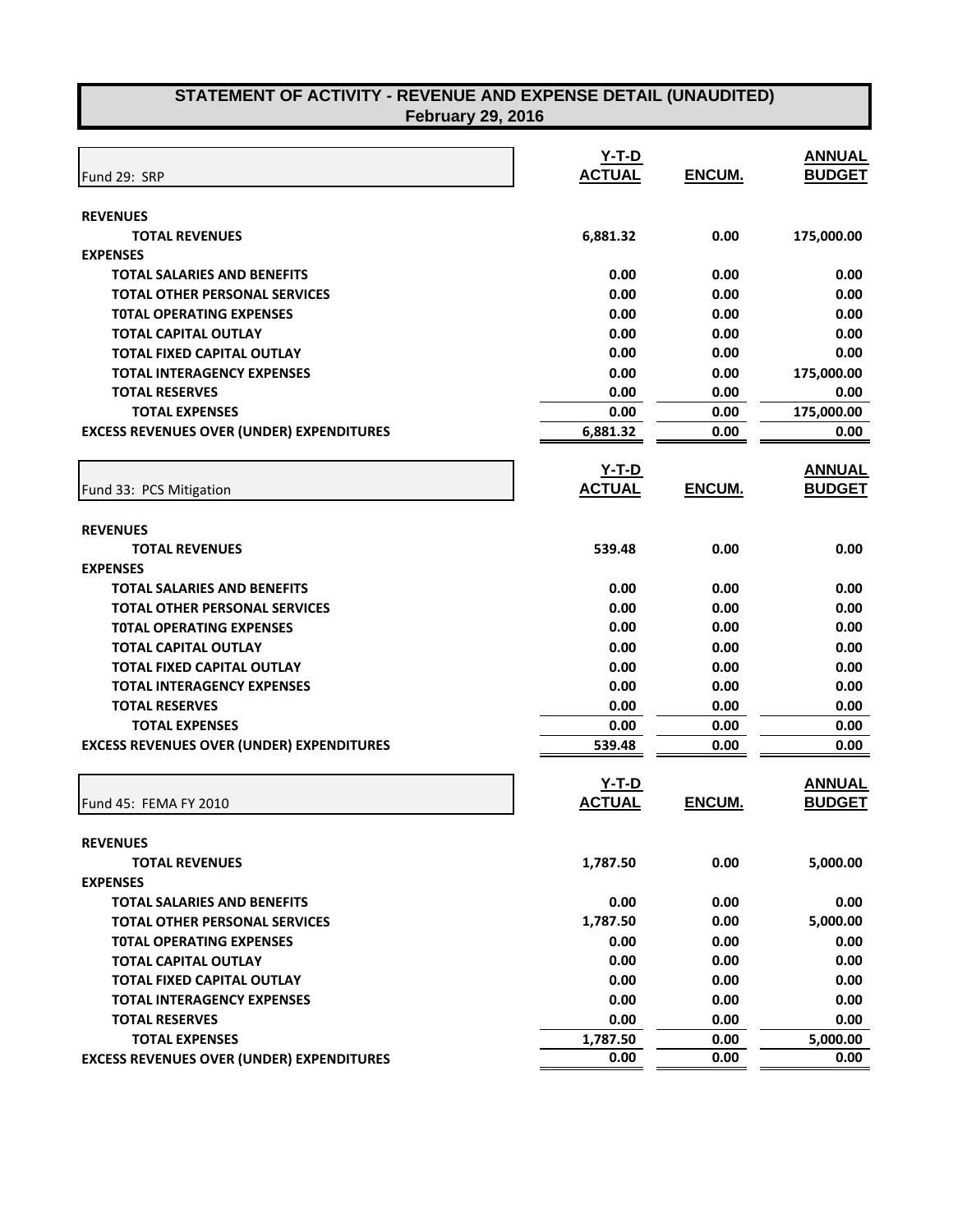| Fund 48: FEMA FY 2011                            | Y-T-D<br><b>ACTUAL</b> | ENCUM. | <b>ANNUAL</b><br><b>BUDGET</b> |
|--------------------------------------------------|------------------------|--------|--------------------------------|
| <b>REVENUES</b>                                  |                        |        |                                |
| <b>TOTAL REVENUES</b>                            | 68,697.50              | 0.00   | 250,000.00                     |
| <b>EXPENSES</b>                                  |                        |        |                                |
| <b>TOTAL SALARIES AND BENEFITS</b>               | 0.00                   | 0.00   | 0.00                           |
| <b>TOTAL OTHER PERSONAL SERVICES</b>             | 68,697.50              | 0.00   | 250,000.00                     |
| <b>TOTAL OPERATING EXPENSES</b>                  | 0.00                   | 0.00   | 0.00                           |
| <b>TOTAL CAPITAL OUTLAY</b>                      | 0.00                   | 0.00   | 0.00                           |
| <b>TOTAL FIXED CAPITAL OUTLAY</b>                | 0.00                   | 0.00   | 0.00                           |
| <b>TOTAL INTERAGENCY EXPENSES</b>                | 0.00                   | 0.00   | 0.00                           |
| <b>TOTAL RESERVES</b>                            | 0.00                   | 0.00   | 0.00                           |
| <b>TOTAL EXPENSES</b>                            | 68,697.50              | 0.00   | 250,000.00                     |
| <b>EXCESS REVENUES OVER (UNDER) EXPENDITURES</b> | 0.00                   | 0.00   | 0.00                           |
|                                                  | <u>Y-T-D</u>           |        | <b>ANNUAL</b>                  |
| Fund 51: District Ag Cost Share                  | <b>ACTUAL</b>          | ENCUM. | <b>BUDGET</b>                  |
|                                                  |                        |        |                                |
| <b>REVENUES</b>                                  |                        |        |                                |
| <b>TOTAL REVENUES</b>                            | 1,304,947.64           | 0.00   | 1,340,000.00                   |
| <b>EXPENSES</b>                                  |                        |        |                                |
| <b>TOTAL SALARIES AND BENEFITS</b>               | 0.00                   | 0.00   | 0.00                           |
| <b>TOTAL OTHER PERSONAL SERVICES</b>             | 13,775.27              | 0.00   | 1,300,000.00                   |
| <b>TOTAL OPERATING EXPENSES</b>                  | 0.00                   | 0.00   | 0.00                           |
| <b>TOTAL CAPITAL OUTLAY</b>                      | 0.00                   | 0.00   | 0.00                           |
| TOTAL FIXED CAPITAL OUTLAY                       | 0.00                   | 0.00   | 0.00                           |
| <b>TOTAL INTERAGENCY EXPENSES</b>                | 0.00                   | 0.00   | 40,000.00                      |
| <b>TOTAL RESERVES</b>                            | 0.00                   | 0.00   | 0.00                           |
| <b>TOTAL EXPENSES</b>                            | 13,775.27              | 0.00   | 1,340,000.00                   |
| <b>EXCESS REVENUES OVER (UNDER) EXPENDITURES</b> | 1,291,172.37           | 0.00   | 0.00                           |
|                                                  | $Y-T-D$                |        | <b>ANNUAL</b>                  |
| Fund 52: DACS                                    | <b>ACTUAL</b>          | ENCUM. | <b>BUDGET</b>                  |
|                                                  |                        |        |                                |
| <b>REVENUES</b>                                  |                        |        |                                |
| <b>TOTAL REVENUES</b>                            | 115.65                 | 0.00   | 250,000.00                     |
| <b>EXPENSES</b>                                  |                        |        |                                |
| <b>TOTAL SALARIES AND BENEFITS</b>               | 0.00                   | 0.00   | 0.00                           |
| <b>TOTAL OTHER PERSONAL SERVICES</b>             | 0.00                   | 0.00   | 250,000.00                     |
| <b>TOTAL OPERATING EXPENSES</b>                  | 0.00                   | 0.00   | 0.00                           |
| <b>TOTAL CAPITAL OUTLAY</b>                      | 0.00                   | 0.00   | 0.00                           |
| <b>TOTAL FIXED CAPITAL OUTLAY</b>                | 0.00                   | 0.00   | 0.00                           |
| <b>TOTAL INTERAGENCY EXPENSES</b>                | 0.00                   | 0.00   | 0.00                           |
| <b>TOTAL RESERVES</b>                            | 0.00                   | 0.00   | 0.00                           |
| <b>TOTAL EXPENSES</b>                            | 0.00                   | 0.00   | 250,000.00                     |
| <b>EXCESS REVENUES OVER (UNDER) EXPENDITURES</b> | 115.65                 | 0.00   | 0.00                           |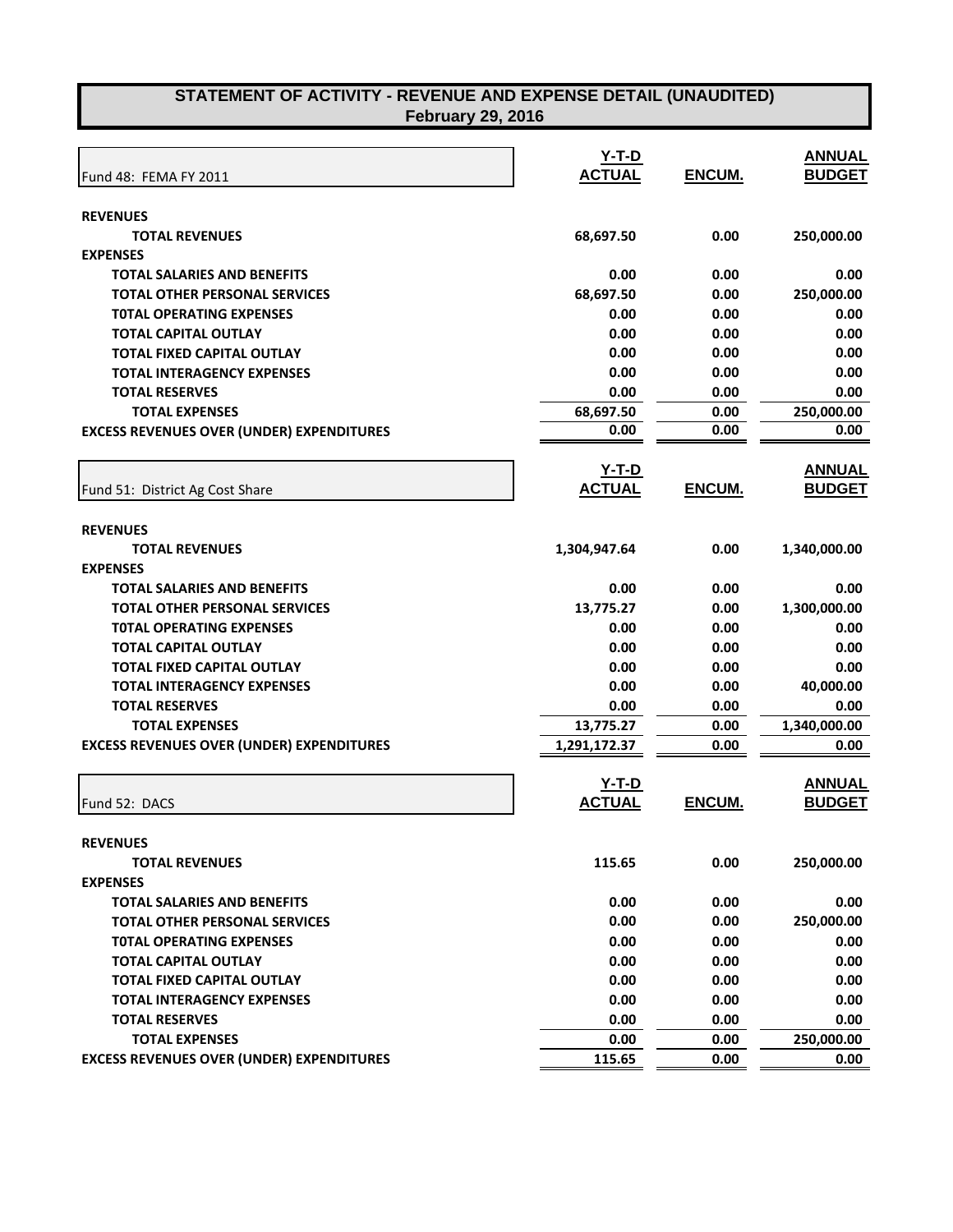| Fund 53: District River Cost Share               | Y-T-D<br><b>ACTUAL</b> | ENCUM. | <b>ANNUAL</b><br><b>BUDGET</b> |
|--------------------------------------------------|------------------------|--------|--------------------------------|
| <b>REVENUES</b>                                  |                        |        |                                |
| <b>TOTAL REVENUES</b>                            | 2,014,212.11           | 0.00   | 2,007,500.00                   |
| <b>EXPENSES</b>                                  |                        |        |                                |
| <b>TOTAL SALARIES AND BENEFITS</b>               | 0.00                   | 0.00   | 0.00                           |
| <b>TOTAL OTHER PERSONAL SERVICES</b>             | 8,960.96               | 0.00   | 0.00                           |
| <b>TOTAL OPERATING EXPENSES</b>                  | 14.99                  | 0.00   | 0.00                           |
| <b>TOTAL CAPITAL OUTLAY</b>                      | 0.00                   | 0.00   | 0.00                           |
| <b>TOTAL FIXED CAPITAL OUTLAY</b>                | 0.00                   | 0.00   | 0.00                           |
| <b>TOTAL INTERAGENCY EXPENSES</b>                | 254,203.13             | 0.00   | 2,007,500.00                   |
| <b>TOTAL RESERVES</b>                            | 0.00                   | 0.00   | 0.00                           |
| <b>TOTAL EXPENSES</b>                            | 263,179.08             | 0.00   | 2,007,500.00                   |
| <b>EXCESS REVENUES OVER (UNDER) EXPENDITURES</b> | 1,751,033.03           | 0.00   | 0.00                           |
|                                                  | <u>Y-T-D</u>           |        | <b>ANNUAL</b>                  |
| Fund 54: FEMA FY 2012                            | <b>ACTUAL</b>          | ENCUM. | <b>BUDGET</b>                  |
| <b>REVENUES</b>                                  |                        |        |                                |
| <b>TOTAL REVENUES</b>                            | 124,167.76             | 0.00   | 150,000.00                     |
| <b>EXPENSES</b>                                  |                        |        |                                |
| <b>TOTAL SALARIES AND BENEFITS</b>               | 0.00                   | 0.00   | 0.00                           |
| <b>TOTAL OTHER PERSONAL SERVICES</b>             | 124,167.76             | 0.00   | 150,000.00                     |
| <b>TOTAL OPERATING EXPENSES</b>                  | 0.00                   | 0.00   | 0.00                           |
| <b>TOTAL CAPITAL OUTLAY</b>                      | 0.00                   | 0.00   | 0.00                           |
| <b>TOTAL FIXED CAPITAL OUTLAY</b>                | 0.00                   | 0.00   | 0.00                           |
| <b>TOTAL INTERAGENCY EXPENSES</b>                | 0.00                   | 0.00   | 0.00                           |
| <b>TOTAL RESERVES</b>                            | 0.00                   | 0.00   | 0.00                           |
| <b>TOTAL EXPENSES</b>                            | 124,167.76             | 0.00   | 150,000.00                     |
| <b>EXCESS REVENUES OVER (UNDER) EXPENDITURES</b> | 0.00                   | 0.00   | 0.00                           |
|                                                  |                        |        |                                |
|                                                  | $Y-T-D$                |        | <b>ANNUAL</b>                  |
| Fund 55: FEMA FY 2013                            | <b>ACTUAL</b>          | ENCUM. | <b>BUDGET</b>                  |
| <b>REVENUES</b>                                  |                        |        |                                |
| <b>TOTAL REVENUES</b>                            | 97,623.50              | 0.00   | 150,000.00                     |
| <b>EXPENSES</b>                                  |                        |        |                                |
| <b>TOTAL SALARIES AND BENEFITS</b>               | 0.00                   | 0.00   | 0.00                           |
| <b>TOTAL OTHER PERSONAL SERVICES</b>             | 97,623.50              | 0.00   | 150,000.00                     |
| <b>TOTAL OPERATING EXPENSES</b>                  | 0.00                   | 0.00   | 0.00                           |
| <b>TOTAL CAPITAL OUTLAY</b>                      | 0.00                   | 0.00   | 0.00                           |
| <b>TOTAL FIXED CAPITAL OUTLAY</b>                | 0.00                   | 0.00   | 0.00                           |
| <b>TOTAL INTERAGENCY EXPENSES</b>                | 0.00                   | 0.00   | 0.00                           |
| <b>TOTAL RESERVES</b>                            | 0.00                   | 0.00   | 0.00                           |
| <b>TOTAL EXPENSES</b>                            | 97,623.50              | 0.00   | 150,000.00                     |
| <b>EXCESS REVENUES OVER (UNDER) EXPENDITURES</b> | 0.00                   | 0.00   | 0.00                           |